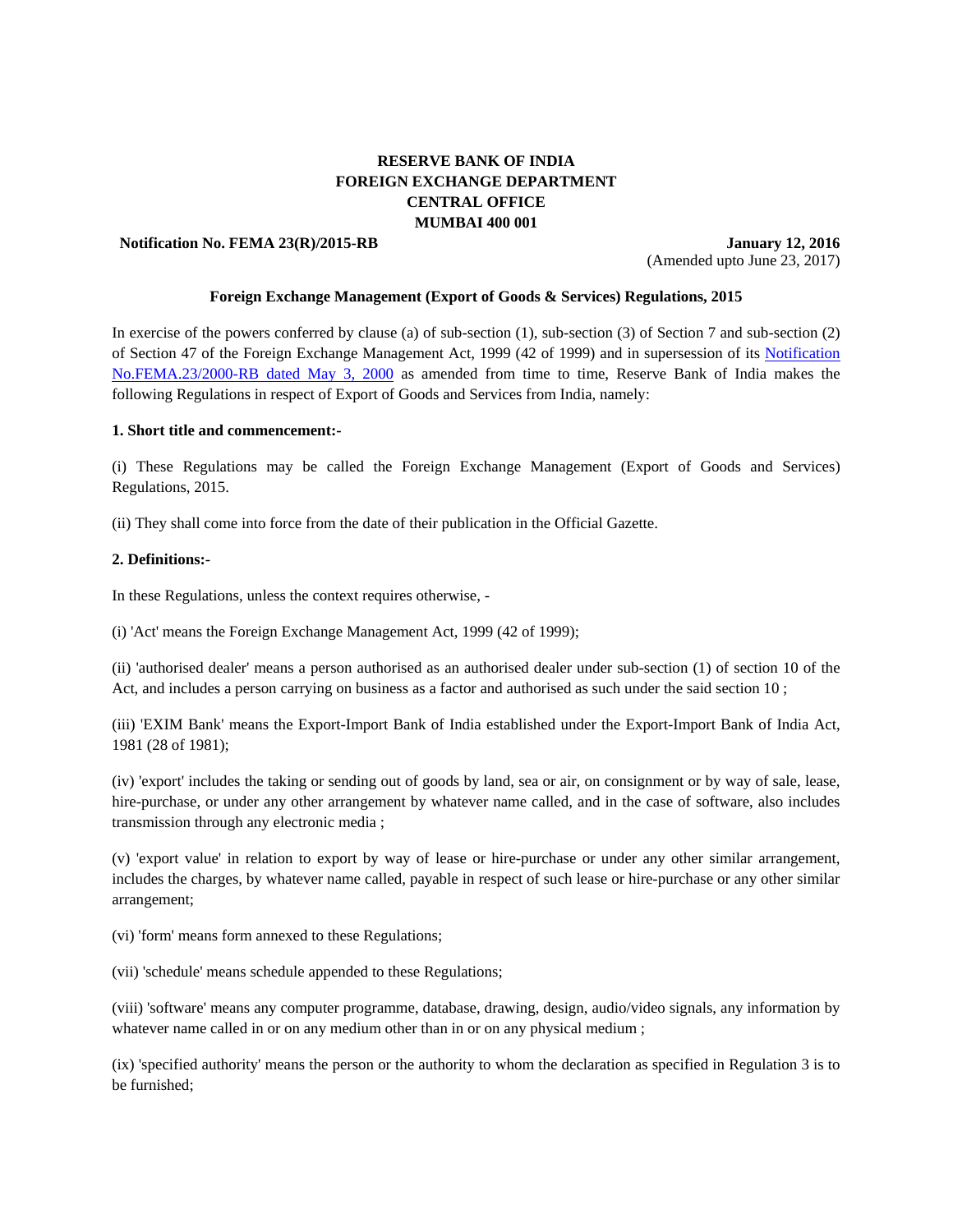(x) the words and expressions used but not defined in these Regulations shall have the same meanings respectively assigned to them in the Act.

# **3. Declaration of exports:-**

(1) In case of exports taking place through Customs manual ports, every exporter of goods or software in physical form or through any other form, either directly or indirectly, to any place outside India, other than Nepal and Bhutan, shall furnish to the specified authority, a declaration in one of the forms set out in the Schedule and supported by such evidence as may be specified, containing true and correct material particulars including the amount representing –

#### (i) the full export value of the goods or software; or

(ii) if the full export value is not ascertainable at the time of export, the value which the exporter, having regard to the prevailing market conditions expects to receive on the sale of the goods or the software in overseas market, and affirms in the said declaration that the full export value of goods (whether ascertainable at the time of export or not) or the software has been or will within the specified period be, paid in the specified manner.

(2) Declarations shall be executed in sets of such number as specified.

(3) For the removal of doubt, it is clarified that, in respect of export of services to which none of the Forms specified in these Regulations apply, the exporter may export such services without furnishing any declaration, but shall be liable to realise the amount of foreign exchange which becomes due or accrues on account of such export, and to repatriate the same to India in accordance with the provisions of the Act, and these Regulations, as also other rules and regulations made under the Act.

(4) Realization of export proceeds in respect of export of goods / software from third party should be duly declared by the exporter in the appropriate declaration form.

# **4. Exemptions:-**

Notwithstanding anything contained in Regulation 3, export of goods / software may be made without furnishing the declaration in the following cases, namely:

a) trade samples of goods and publicity material supplied free of payment;

b) personal effects of travellers, whether accompanied or unaccompanied;

c) ship's stores, trans-shipment cargo and goods supplied under the orders of Central Government or of such officers as may be appointed by the Central Government in this behalf or of the military, naval or air force authorities in India for military, naval or air force requirements;

d) by way of gift of goods accompanied by a declaration by the exporter that they are not more than five lakh rupees in value

e) aircrafts or aircraft engines and spare parts for overhauling and/or repairs abroad subject to their reimport into India after overhauling /repairs, within a period of six months from the date of their export;

f) goods imported free of cost on re-export basis;

g) the following goods which are permitted by the Development Commissioner of the Special Economic Zones, Electronic Hardware Technology Parks, Software Technology Parks or Free Trade Zones to be re-exported, namely: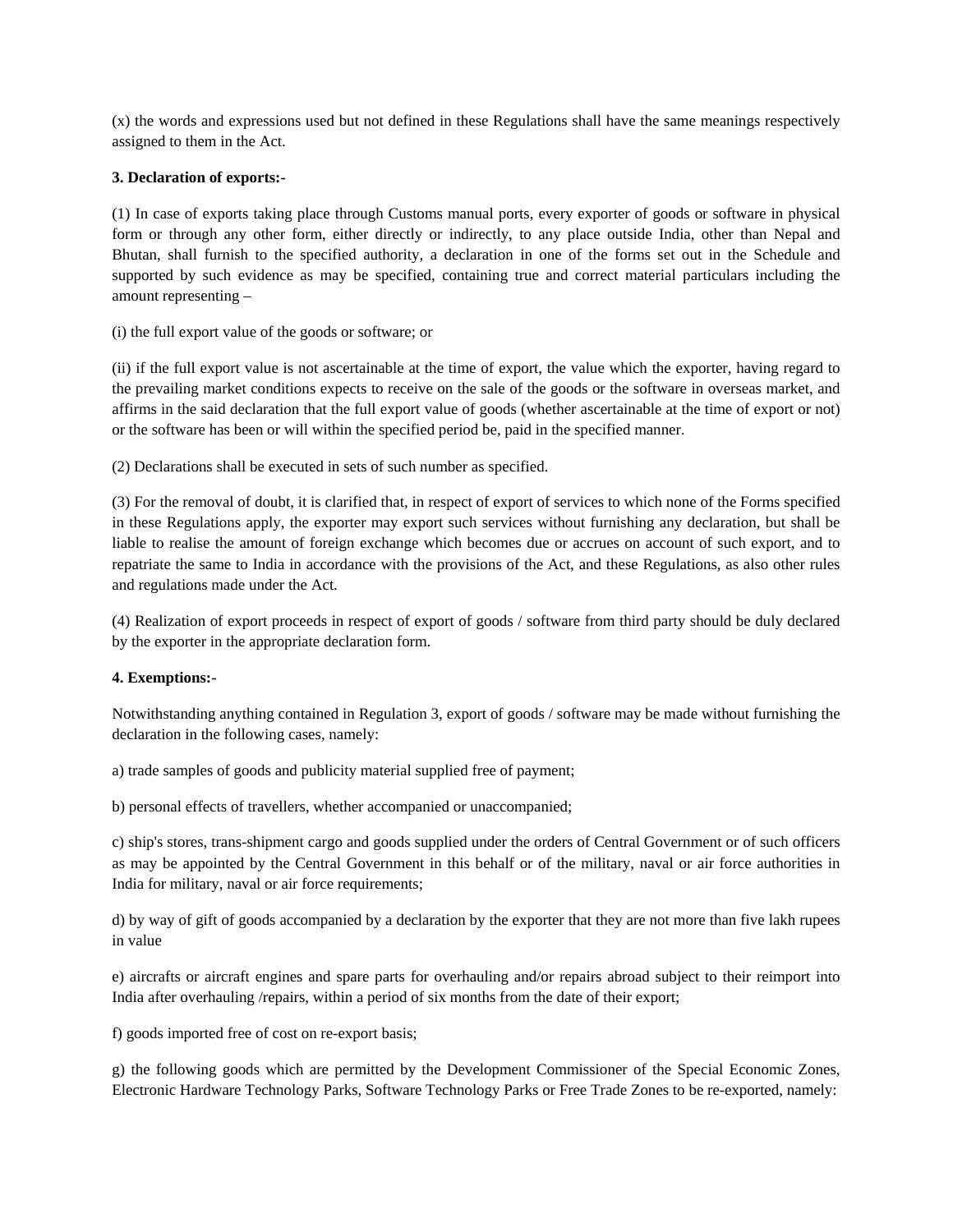1) imported goods found defective, for the purpose of their replacement by the foreign suppliers/collaborators;

2) goods imported from foreign suppliers/collaborators on loan basis;

3) goods imported from foreign suppliers/collaborators free of cost, found surplus after production operations.

(ga) goods listed at items (1), (2) and (3) of clause (i) to be re-exported by units in Special Economic Zones, under intimation to the Development Commissioner of Special Economic Zones / concerned Assistant Commissioner or Deputy Commissioner of Customs

(h) replacement goods exported free of charge in accordance with the provisions of Foreign Trade Policy in force, for the time being.

(i) goods sent outside India for testing subject to re-import into India;

(j) defective goods sent outside India for repair and re-import provided the goods are accompanied by a certificate from an authorised dealer in India that the export is for repair and re-import and that the export does not involve any transaction in foreign exchange.

(k) exports permitted by the Reserve Bank, on application made to it, subject to the terms and conditions, if any, as stipulated in the permission.

# **5. Indication of importer-exporter code number:-**

The importer-exporter code number allotted by the Director General of Foreign Trade under Section 7 of the Foreign Trade (Development & Regulation) Act, 1992 (22 of 1992) shall be indicated on all copies of the declaration forms submitted by the exporter to the specified authority and in all correspondence of the exporter with the authorised dealer or the Reserve Bank, as the case may be.

# **6. Authority to whom declaration is to be furnished and the manner of dealing with the declaration :-**

# **A. Declaration in Form EDF**

(1) (i) The declaration in form EDF shall be submitted in duplicate to the Commissioner of Customs.

(ii) After duly verifying and authenticating the declaration form, the Commissioner of Customs shall forward the original declaration form/data to the nearest office of the Reserve Bank and hand over the duplicate form to the exporter for being submitted to the authorised dealer.

# **B. Declaration in Form SOFTEX**

(i) The declaration in Form SOFTEX in respect of export of computer software and audio/video/ television software shall be submitted in triplicate to the designated official of Ministry of Information Technology, Government of India at the Software Technology Parks of India (STPIs) or at the Free Trade Zones (FTZs) or Special Economic Zones (SEZs) in India.

(ii) After certifying all three copies of the SOFTEX form, the said designated official shall forward the original directly to the nearest office of the Reserve Bank and return the duplicate to the exporter. The triplicate shall be retained by the designated official for record.

# **C. Duplicate Declaration Forms to be retained with Authorised Dealers**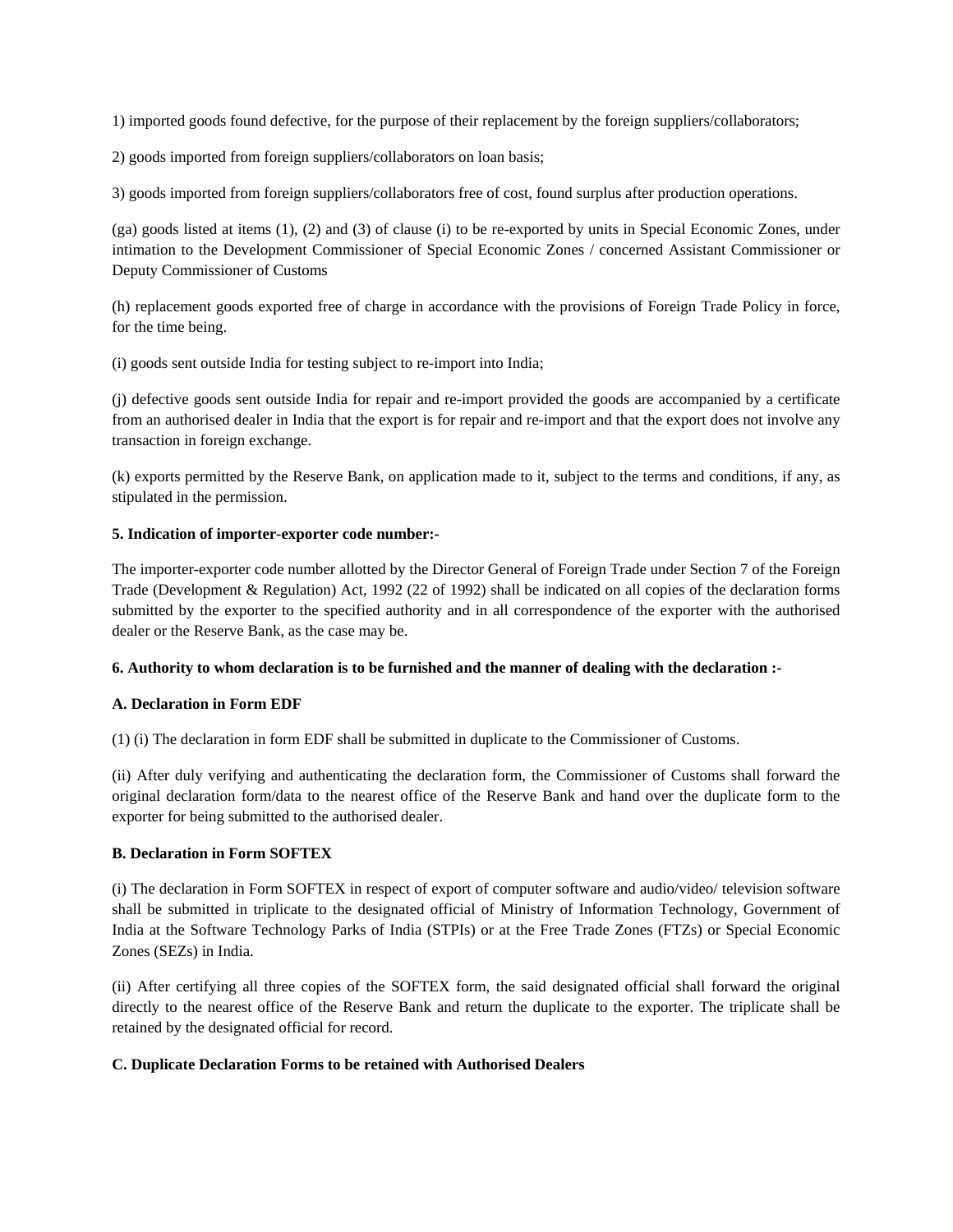On the realisation of the export proceeds, the duplicate copies of export declaration forms viz. EDF and SOFTEX  $^1$  $^1$ shall be retained by the Authorised Dealers.

#### **7. Evidence in support of declaration:-**

The Commissioner of Customs or the postal authority or the official of Department of Electronics, to whom the declaration form is submitted, may, in order to satisfy themselves of due compliance with Section 7 of the Act and these regulations, require such evidence in support of the declaration as may establish that –

a) the exporter is a person resident in India and has a place of business in India;

b) the destination stated on the declaration is the final place of the destination of the goods exported;

- c) the value stated in the declaration represents –
- 1) the full export value of the goods or software; or

2) where the full export value of the goods or software is not ascertainable at the time of export, the value which the exporter, having regard to the prevailing market conditions expects to receive on the sale of the goods in the overseas market.

#### **Explanation:**

For the purpose of this regulation, 'final place of destination' means a place in a country in which the goods are ultimately imported and cleared through Customs of that country.

#### **8. Manner of payment of export value of goods:-**

Unless otherwise authorised by the Reserve Bank, the amount representing the full export value of the goods exported shall be paid through an authorised dealer in the manner specified in the Foreign Exchange Management (Manner of Receipt and Payment) Regulations, 2000 as amended from time to time.

# **Explanation:**

For the purpose of this regulation, re-import into India, within the period specified for realisation of the export value, of the exported goods in respect of which a declaration was made under Regulation 3, shall be deemed to be realisation of full export value of such goods.

# **9. Period within which export value of goods/software/ services to be realised:-**

(1) The amount representing the full export value of goods / software/ services exported shall be realised and repatriated to India within nine months from the date of export, provided

(a) that where the goods are exported to a warehouse established outside India with the permission of the Reserve Bank, the amount representing the full export value of goods exported shall be paid to the authorised dealer as soon as it is realised and in any case within fifteen months from the date of shipment of goods;

(b) further that the Reserve Bank, or subject to the directions issued by that Bank in this behalf, the authorised dealer may, for a sufficient and reasonable cause shown, extend the period of nine months or fifteen months, as the case may be.

<span id="page-3-0"></span> $1$  Deleted with effect from June 23, 2017 vide GSR 635(E) dated June 23, 2017.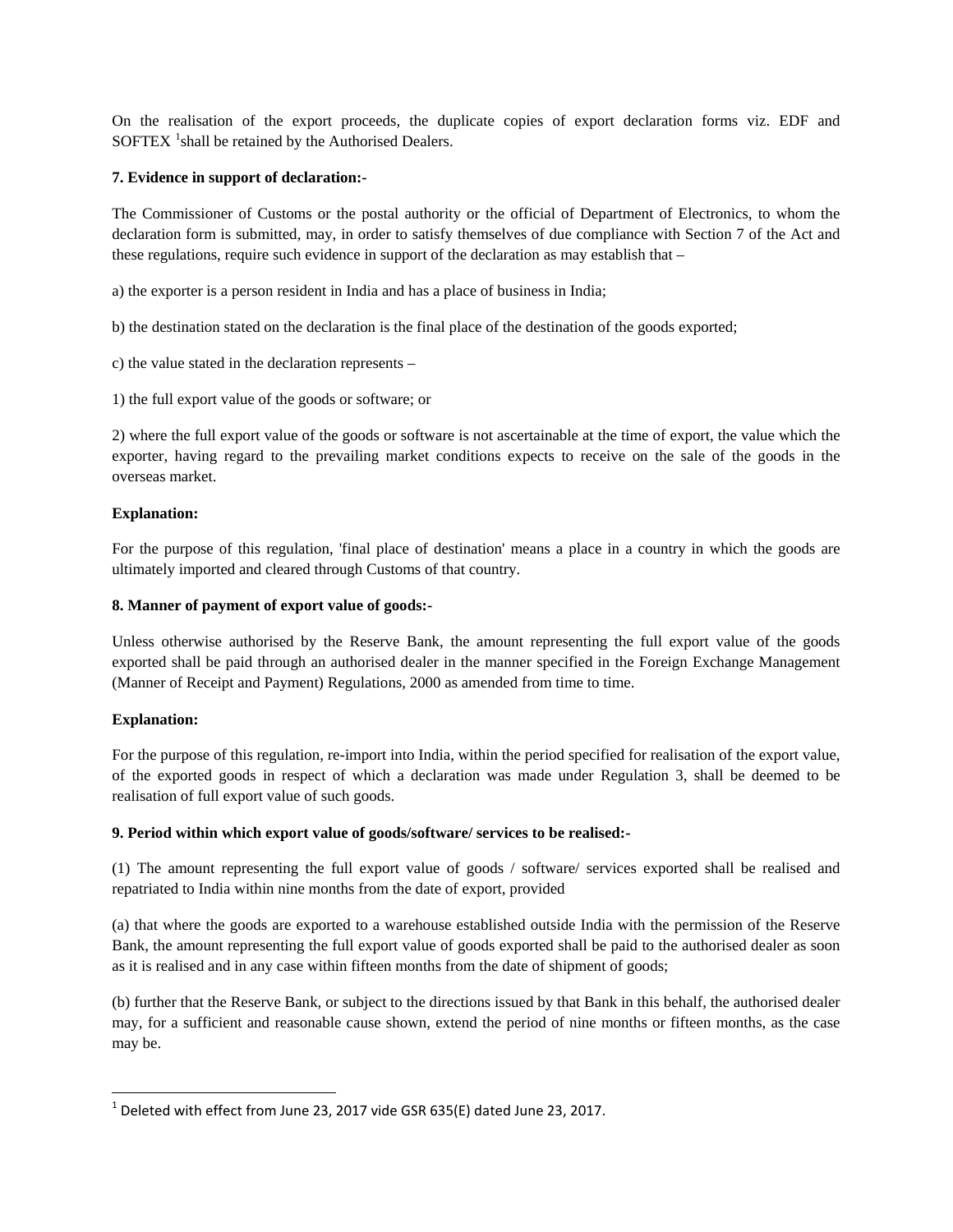(2) (a) Where the export of goods / software / services has been made by Units in Special Economic Zones (SEZ) / Status Holder exporter / Export Oriented Units (EOUs) and units in Electronics Hardware Technology Parks

(EHTPs), Software Technology Parks (STPs) and Bio-Technology Parks (BTPs) as defined in the Foreign Trade Policy in force, then notwithstanding anything contained in sub-regulation (1), the amount representing the full export value of goods or software shall be realised and repatriated to India within nine months from the date of export.

Provided further that the Reserve Bank, or subject to the directions issued by the Bank in this behalf, the authorised dealer may, for a sufficient and reasonable cause shown, extend the period of nine months.

(b) The Reserve Bank may for reasonable and sufficient cause direct that the said exporter/s shall cease to be governed by sub-regulation (2);

Provided that no such direction shall be given unless the unit has been given a reasonable opportunity to make a representation in the matter.

(c) On such direction, the said exporter/s shall be governed by the provisions of sub-regulation (1), until directed otherwise by the Reserve Bank.'

#### **Explanation:**

For the purpose of this regulation, the "date of export" in relation to the export of software in other than physical form, shall be deemed to be the date of invoice covering such export.

#### **10. Submission of export documents:-**

The documents pertaining to export shall be submitted to the authorised dealer mentioned in the relevant export declaration form, within 21 days from the date of export, or from the date of certification of the SOFTEX form:

Provided that, subject to the directions issued by the Reserve Bank from time to time, the authorized dealer may accept the documents pertaining to export submitted after the expiry of the specified period of 21 days, for reasons beyond the control of the exporter.

#### **11. Transfer of documents:-**

Without prejudice to Regulation 3, an authorised dealer may accept, for negotiation or collection, shipping documents including invoice and bill of exchange covering exports, from his constituent (not being a person who has signed the declaration in terms of Regulation 3) :

Provided that before accepting such documents for negotiation or collection, the authorised dealer shall–

a) where the value declared in the declaration does not differ from the value shown in the documents being negotiated or sent for collection, or

b) where the value declared in the declaration is less than the value shown in the documents being negotiated or sent for collection, require the constituent concerned also to sign such declaration and thereupon such constituent shall be bound to comply with such requisition and such constituent signing the declaration shall be considered to be the exporter for the purposes of these Regulations to the extent of the full value shown in the documents being negotiated or sent for collection and shall be governed by these Regulations accordingly.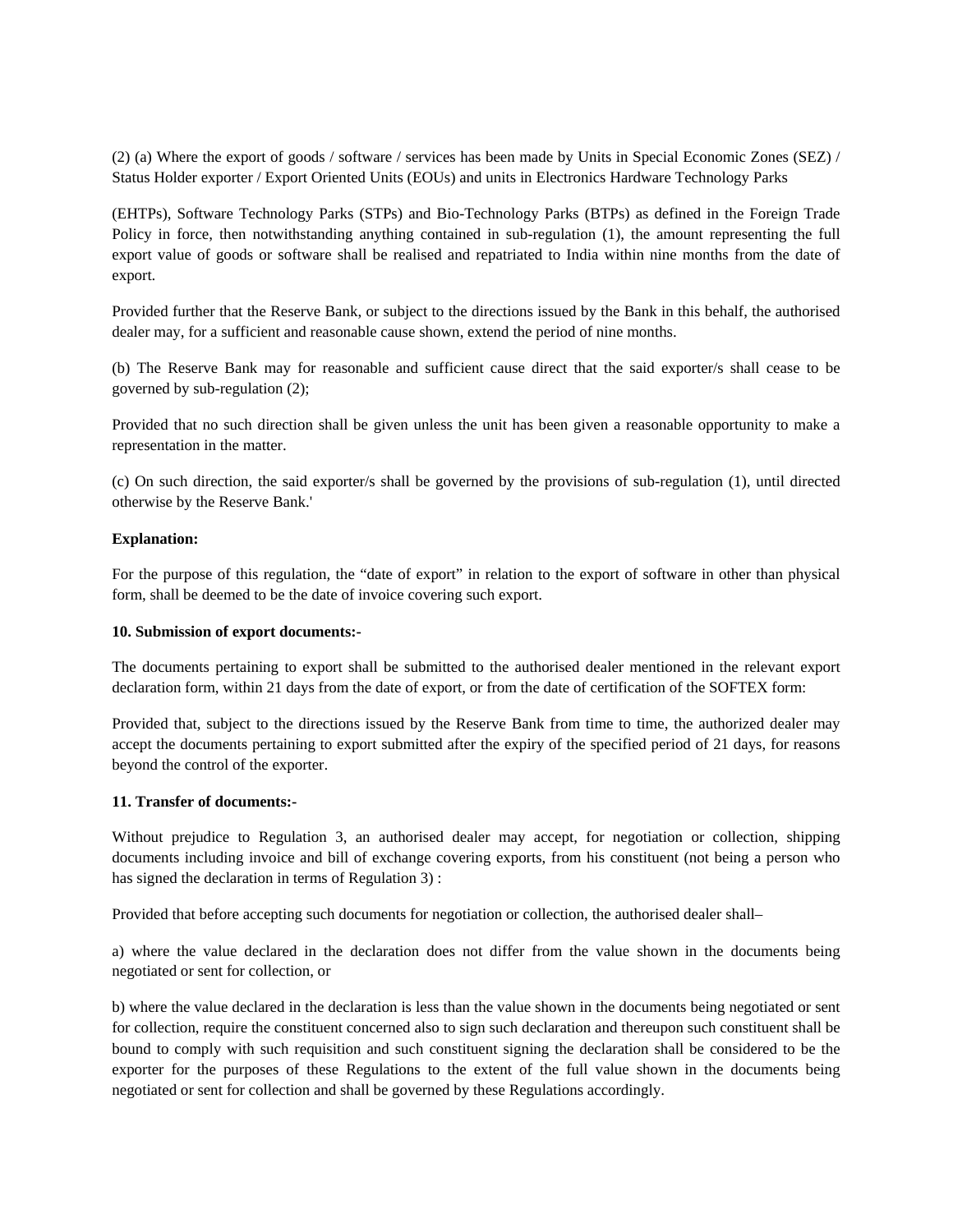# **12. Payment for the Export:-**

In respect of export of any goods or software for which a declaration is required to be furnished under Regulation 3, no person shall except with the permission of the Reserve Bank or, subject to the directions of the Reserve Bank, permission of an authorised dealer, do or refrain from doing anything or take or refrain from taking any action which has the effect of securing –

(i) that the payment for the goods or software is made otherwise than in the specified manner; or

(ii) that the payment is delayed beyond the period specified under these Regulations; or

(iii) that the proceeds of sale of the goods or software exported do not represent the full export value of the goods or software subject to such deductions, if any, as may be allowed by the Reserve Bank or, subject to the directions of the Reserve Bank, by an authorised dealer;

Provided that no proceedings in respect of contravention of these provisions shall be instituted unless the specified period has expired and payment for the goods or software representing the full export value, or the value after deductions allowed under clause (iii), has not been made in the specified manner within the specified period.

(iv) Export of services to which no Form specified in these Regulations apply, the exporter may export such services without furnishing any declaration, (i), (ii)  $\&$  (iii) above shall apply.

# **13. Certain Exports requiring prior approval :- Exports under trade agreement/rupee credit etc.**

(i) Export of goods under special arrangement between the Central Government and Government of a foreign state, or under rupee credits extended by the Central Government to Govt. of a foreign state shall be governed by the terms and conditions set out in the relative public notices issued by the Trade Control Authority in India and the instructions issued from time to time by the Reserve Bank.

(ii) An export under the line of credit extended to a bank or a financial institution operating in a foreign state by the Exim Bank for financing exports from India, shall be governed by the terms and conditions advised by the Reserve Bank to the authorised dealers from time to time.

# **14. Delay in Receipt of Payment:-**

Where in relation to goods or software export of which is required to be declared on the specified form and export of services, in respect of which no declaration forms has been made applicable, the specified period has expired and the payment therefor has not been made as aforesaid, the Reserve Bank may give to any person who has sold the goods or software or who is entitled to sell the goods or software or procure the sale thereof, such directions as appear to it to be expedient, for the purpose of securing,

(a) the payment therefor if the goods or software has been sold and

(b) the sale of goods and payment thereof, if goods or software has not been sold or reimport thereof into India as the circumstances permit, within such period as the Reserve Bank may specify in this behalf;

Provided that omission of the Reserve Bank to give directions shall not have the effect of absolving the person committing the contravention from the consequences thereof.

# **15. Advance payment against exports:-**

(1) Where an exporter receives advance payment (with or without interest), from a buyer / third party named in the export declaration made by the exporter, outside India, the exporter shall be under an obligation to ensure that –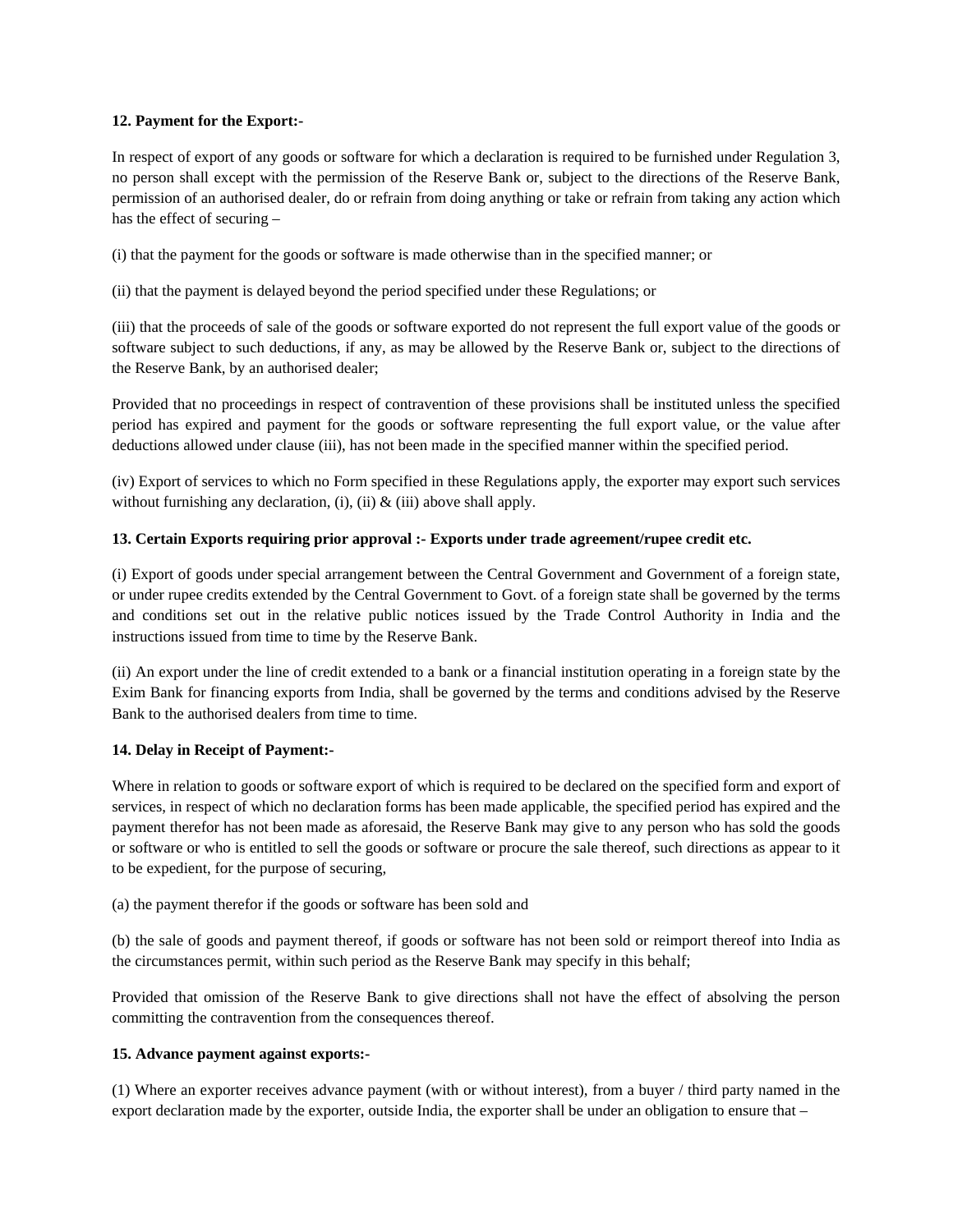i) the shipment of goods is made within one year from the date of receipt of advance payment;

ii) the rate of interest, if any, payable on the advance payment does not exceed the rate of interest London Inter-Bank Offered Rate (LIBOR) + 100 basis points and

iii) the documents covering the shipment are routed through the authorised dealer through whom the advance payment is received;

Provided that in the event of the exporter's inability to make the shipment, partly or fully, within one year from the date of receipt of advance payment, no remittance towards refund of unutilized portion of advance payment or towards payment of interest, shall be made after the expiry of the period of one year, without the prior approval of the Reserve Bank.

(2) Notwithstanding anything contained in clause (i) of sub-regulation (1), an exporter may receive advance payment where the export agreement itself duly provides for shipment of goods extending beyond the period of one year from the date of receipt of advance payment.

#### **16. Issue of directions by Reserve Bank in certain cases:-**

(1) Without prejudice to the provisions of Regulation 3 in relation to the export of goods or software which is required to be declared, the Reserve Bank may, for the purpose of ensuring that the full export value of the goods or, as the case may be, the value which the exporter having regard to the prevailing market conditions expects to receive on the sale of goods or software in the overseas market, is received in proper time and without delay, by general or special order, direct from time to time that in respect of export of goods or software to any destination or any class of export transactions or any class of goods or software or class of exporters, the exporter shall, prior to the export, comply with the conditions as may be specified in the order, namely ;

a) that the payment of the goods or software is covered by an irrevocable letter of credit or by such other arrangement or document as may be indicated in the order ;

b) that any declaration to be furnished to the specified authority shall be submitted to the authorised dealer for its prior approval, which may, having regard to the circumstances, be given or withheld or may be given subject to such conditions as may be specified by the Reserve Bank by directions issued from time to time.

c) that a copy of the declaration to be furnished to the specified authority shall be submitted to such authority or organisation as may be indicated in the order for certifying that the value of goods or software specified in the declaration represents the proper value thereof.

(2) No direction under sub-regulation (1) shall be given by the Reserve Bank and no approval under clause (b) of that sub-regulation shall be withheld by the Authorised Dealer, unless the exporter has been given a reasonable opportunity to make a representation in the matter.

# **17. Project exports:-**

(1) Where an export of goods or services is proposed to be made on deferred payment terms or in execution of a turnkey project or a civil construction contract, the exporter shall, before entering into any such export arrangement, submit the proposal for prior approval of the approving authority, which shall consider the proposal in accordance with the guidelines issued by the Reserve Bank of India from time to time.

(2) In case a guarantee is required to be given prior to post award approval, the same may be issued by an authorized dealer bank/ a person resident in India being an exporting company, for performance of a project outside India, or for availing of credit facilities, whether fund-based or non-fund based, from a bank or a financial institution outside